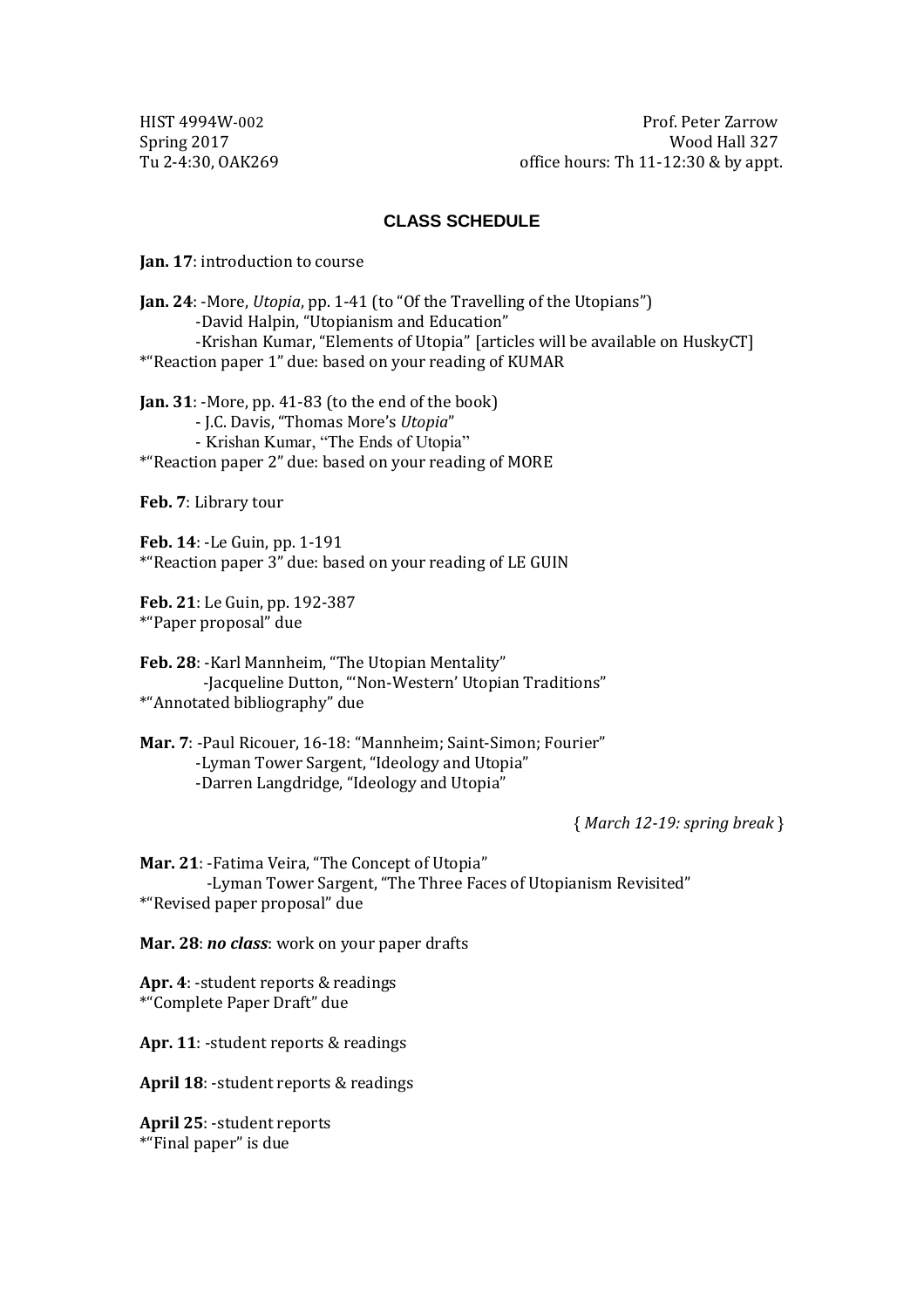## COURSE DESCRIPTION

# **Utopianism in the Modern World**

Utopian thought speculates how we might build a perfect world. Utopianism appears in almost every time and place in fictional works and political writings. In the modern context, utopianism offers secular visions of egalitarian societies. This course will discuss utopianism as a social phenomenon and as a means of criticizing existing society, and will allow students to explore particular cases of utopianism (countries, communities, texts).

"Utopianism" is a writing-intensive seminar that focuses on the analysis of utopian texts from the modern era (1500-), including fiction, political programs, social plans, and descriptions of utopian communities. The pacing of the course will be fast, with heavy reading, so be prepared.

This seminar revolves around three goals:

- 1. to understand the motives and effects of utopianism in different times and places; to be able to contextualize specific utopian texts in terms of both utopian traditions and the social and political background of the text—this goal relies on skills of historical analysis;
- 2. to learn different ways of reading utopian texts; to appreciate ways in which every utopian vision is also a dystopian vision for particular audiences—this goal also relies on skills of literary scholarship;
- 3. to improve research and writing skills: much of the semester will be devoted to preparation of a final paper in which you analyze a particular utopian text or body of texts, making use of both primary sources (the utopian text/s) and secondary sources (other analyses by historians and scholars of utopianism).

The course requirements consist of class participation and written work.

*Class participation* is based on the assigned readings and discussion of your additional (paper) research. All points of view are allowable but should always be expressed in a mutually respectful way. (And please turn off cell phones and use laptops only for notes.) Class participation—discussion of the readings, of your own work, and of other students' work—counts for 40% of your final grade.

*Written work* is central to this course and is, in my view, an important way of teaching yourself to think clearly. Collectively, written work counts for 60% of your final grade.

- "Reaction papers"  $\sim$ 3 pages [1st paper not graded; next 2 are each 5% of final grade]
- "Paper proposal: topic, scope, and tentative thesis"  $\sim$ 2-3 pages (to be revised) [5%]
- "Annotated bibliography" (of secondary sources)  $~1$ -5 pages [5%]
- "Revised paper proposal; discussion of secondary sources"  $\sim$  6-8 pages [5%]
- "Complete paper draft"  $\sim$  15-20 pages; to be rewritten [5%]
- "Final paper"  $\sim$ 15-20 pages [30%]